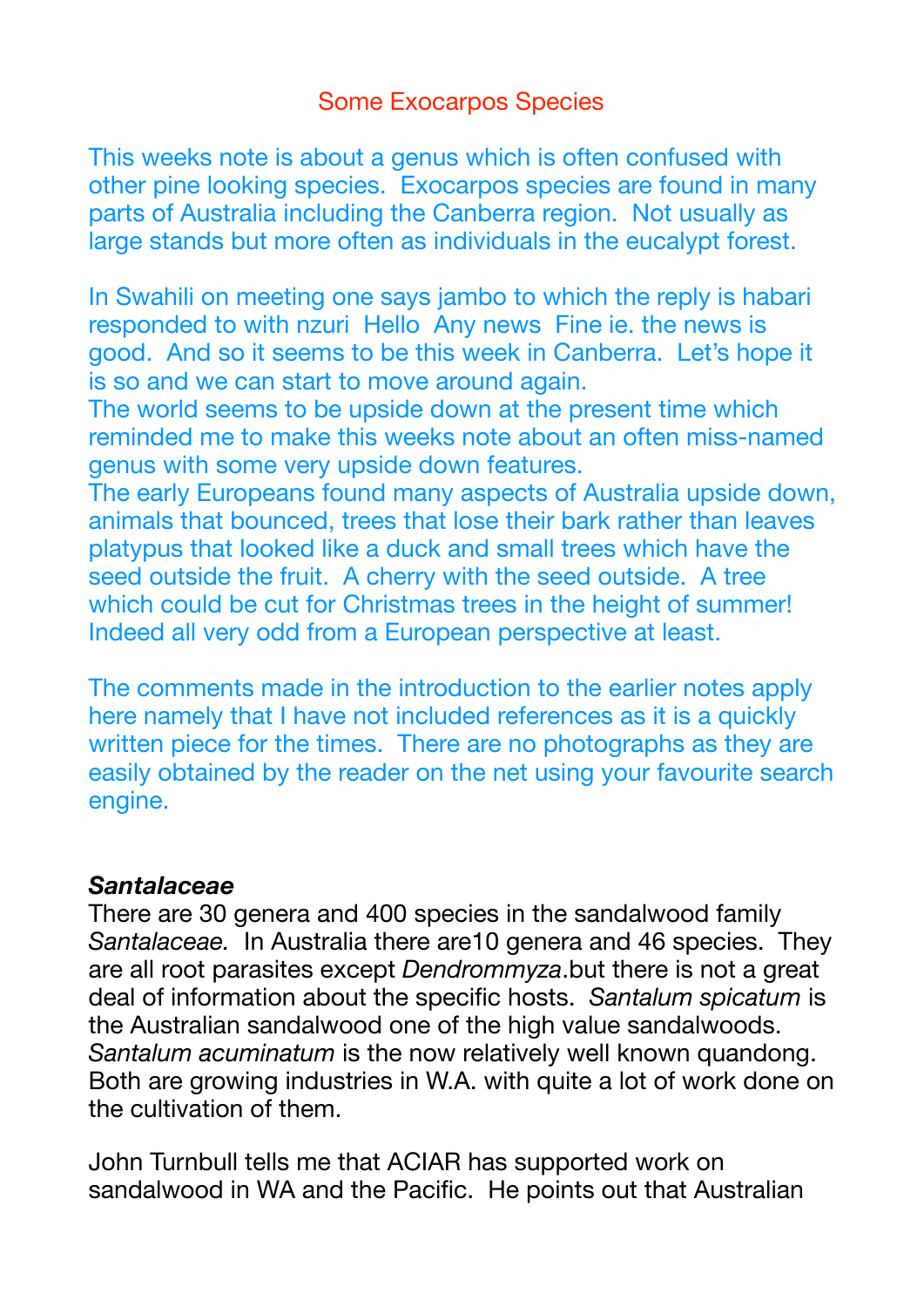native *Santalum spicatum* is very slow-growing so most plantations in W.A. are of *Santalum album,* which is native in south and southeast Asia, and grows faster. India is the major producer of sandalwood.

It used to be exploited in Indonesia but little is left of that resource. There are related species in Queensland and in the Pacific islands such as Fiji and New Caledonia.

One genus in the family is the rather interesting *Exocarpos.* 

#### *Exocarpos*

*Exocapos* is one genus in this large family. It was named by *Jacques-Julien Houtou de Labillardiere* (1755-1843). He was born in France and was the naturalist on the *Bruni d'Entrecasteaux*  expedition to find *La Perouse*. Because they were at war ( again) the British seized his collection but thanks to *Joseph Banks* it was returned to him. He arrived back in France in 1796 and published the description in 1800. He derived the name from exeo G outside and carpos fruit. The fruit is really a swollen stem on the end of which is the single seed drupe (capsule). It varies in colour and size depending on the species but always has the same basic structure. They are hemiparasitic . That is they photosynthesis but also take nutrient and water from the host plant, which is often a tree but sometimes other species. Because they can do this they can grow in very poor conditions but are extremely difficult to grow in the nursery. Their size means they are of little interest to foresters but for ecologists the genus is significant in the ecosystem. There are 9 species in the genus split into 2 Sections. One, *E. latifolius* is placed in a Section *Sarcocalyx* It is a small tree or Shrub to 10m, widespread across Northern Australia. It's common name is Mistletoe Tree. The remainder are placed in Section *Exocarpus.* The following few species illustrate the range of forms found in the Genus. The one we are most familiar with in the Canberra region is *E. Cupressiformis.* 

## *E. cupressiformis*

*E. cupressiformis* was named by L*abillardiere* from material he collected in Storm Bay Tasmania on the 9th May 1792. It is a small tree or shrub to 8m with a green pyramidal crown. Hence the name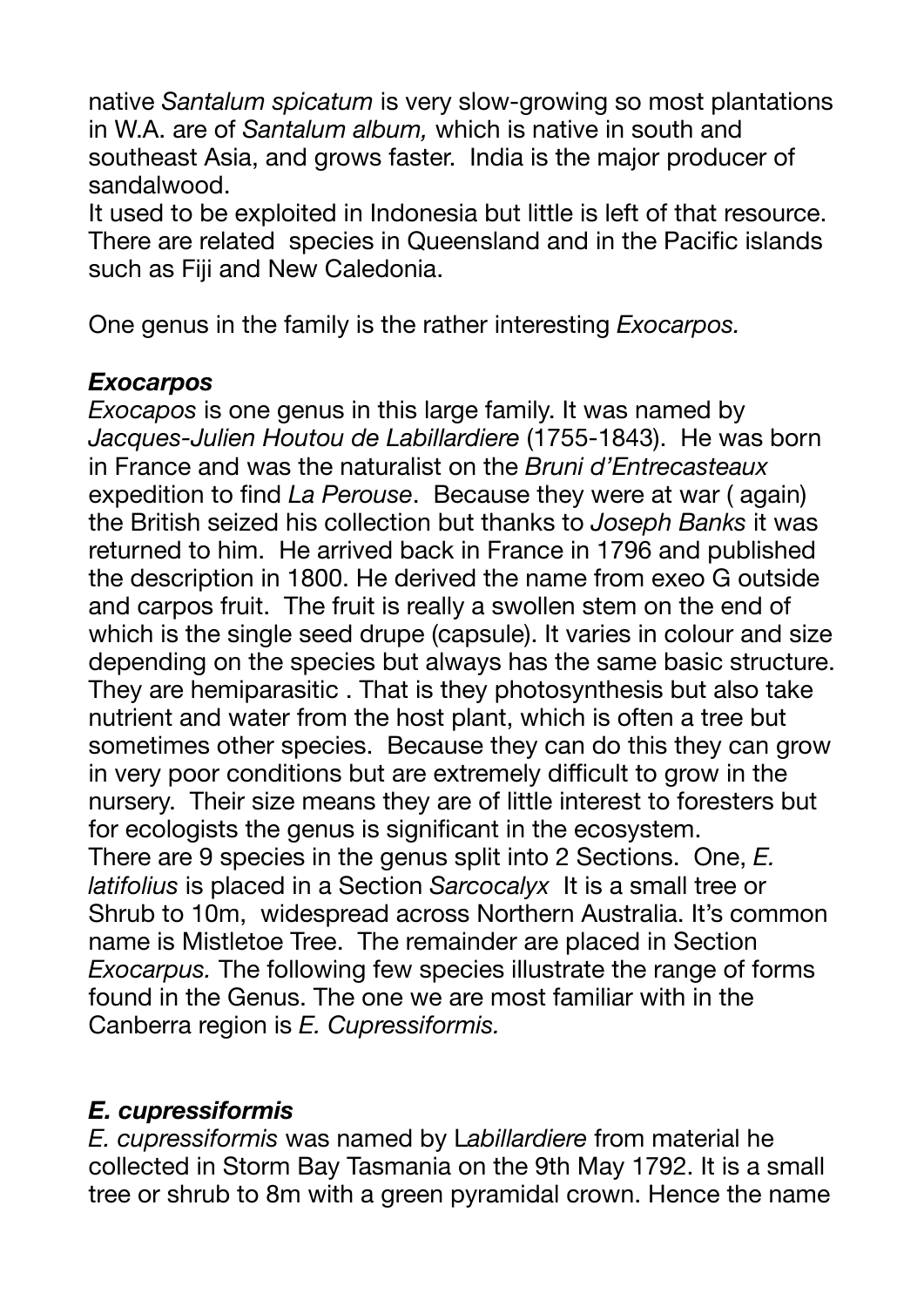*cupressiformis* - cypress like. The drooping foliage is actually branchlets with the leaf less than a millimetre long.

It grows from Q., N.S.W., Vic., and S.A. in open eucalypt woodland on a a range of soil types. It is not found in pastures as it is said to be poisonous to stock but rather on road sides and untended areas where its shape and colour makes it stand out. The 'berry' a swollen stem, is edible, bright red, and about 4-6mm long. but is not seen often as it is attractive to animals. The common name varies over the wide area in which it grows including Cherry Ballart and Native Cherry.

It has many uses and cultural significance for aboriginal people. The wood is strong and used for spear throwers and the sap to treat snake bite. Europeans used it for furniture, handles, and gun stocks and Christmas trees.

The trees provide protection for many species of birds as well as food from the many insects which are attracted to the canopy as well as the small red fruit. For example Regent Honeyeaters have been observed feeding on them. It is the only species in the genus which forms something of a tree the others are far more shrub-like with *E nanus* being particularly small.

## **E. nanus**

*E. nanus* was named by *Joseph Dalton Hooker* in the *London Journal of Botany* page 281 in 1847 from a herbarium sample collected from 'mountain tops' in Tasmania in 1833 *Hooker* (1817-1911) worked at Kew Gardens and famously had a long spat with *Richard Owen* over the role of Kew v the British Museum. He was a very close friend of Darwin and was the first 'Man of Science' to publicly back Darwin.

It is a prostrate shrub in exposed sites but slightly taller in more sheltered spots. Usually on bogs and heath in subalpine regions of N.S.W., Vic., and Tas. but rare in the ACT. The common name is Alpine Ballart. The seed is typical of the species with a small dark red fruit and exposed 3mm long drupe.

It is the only Australian species with opposite leaves. which are only 0.5mm long.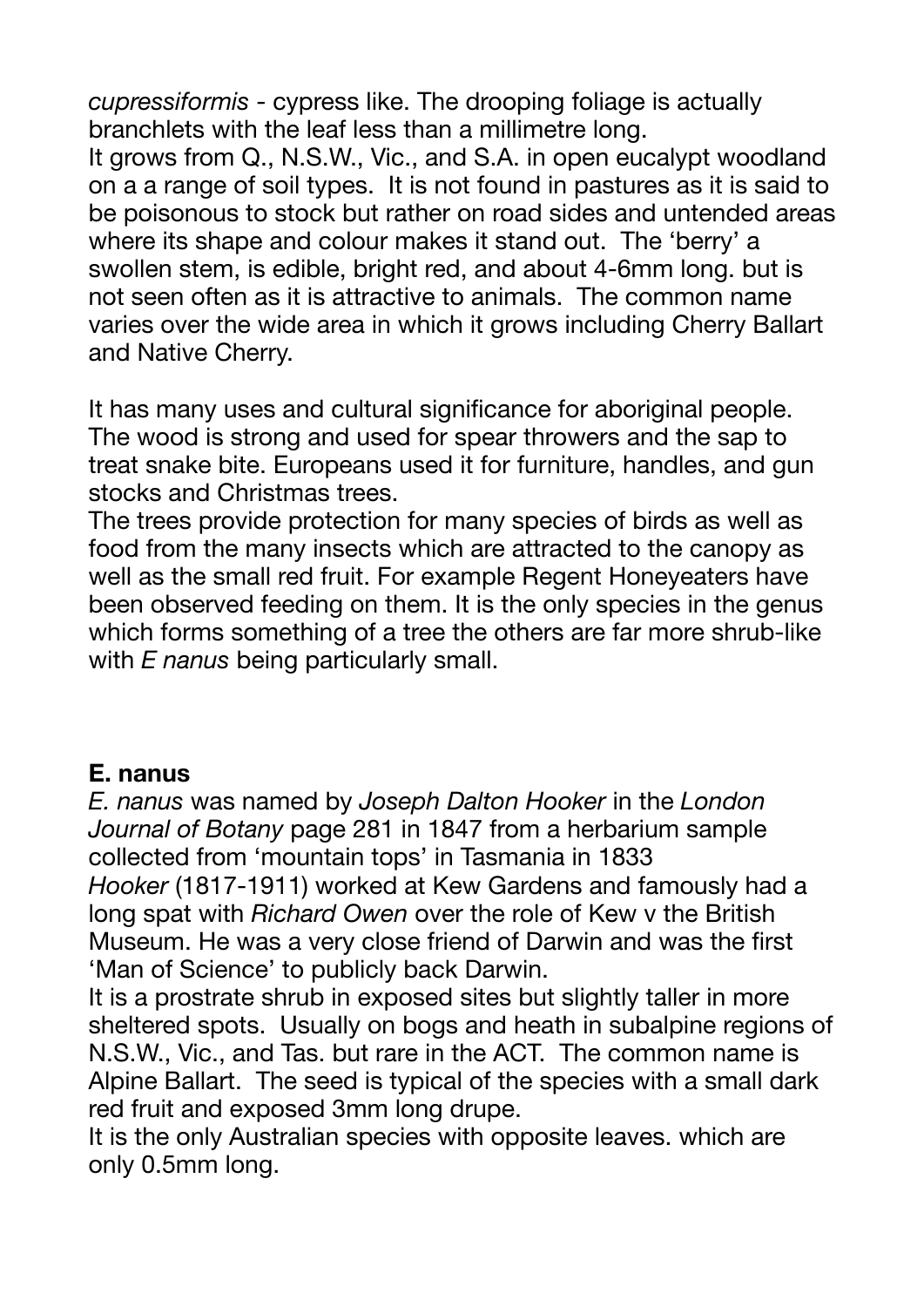# *E. strictus*

This small tree or shrub grows to 3.5m It was named by *Robert Brown* (1773-1858) in 1810 after returning to Britain from his voyage with Flinders The type specimen was collected from the Derwent river in March 1804.

The fruit may be red, white, or mauve and the branchlets green or bronze-green. The appearance is much like broom. Pale Ballart is wide spread in south-eastern S.A.,Vic., and eastern N.S.W. including the ACT. It sometimes forms dense thickets in eucalypt forest and riverbanks.

# *E. phyllanthoides*

*E. phyllanthoides* grows on Norfolk Island. It was named by *Stephan Ladislaus Endlicher* (1804-1849) whom we have met in previous Notes. The material was collected by *Ferdinand Lucas Bauer.* (1760-1826). He was an Austrian botanical illustrator. When Flinders returned to to England *Bauer* went to Norfolk Island for eight months. He returned to England and published the description in 1833. The name is from the fact that it is superficially similar to *Phyllanthus;* oides L. resembling.

Isaacwood grows to 8m and although not common is spread over the island in forested areas, which were far more extensive before Europeans arrived. It also occurs in New Caledonia. It is a constituent of the ecosystem required by the critically endangered Green Parrot and a food for the lava of a noctuid moth *Pantydia sparsa*. Canberra resident and graduate forester from the ANU Dr. Peter Coyne has worked on the flora of Norfolk Island for many years. His book *Norfolk Island's fascinating Flora* covers this topic along with many others.

The species in the Exocarpos genus are not trees in any meaningful sense but do form part of the ecosystems where they grow; providing food and shelter for many species of animals and insects. It would be hard to ignore *E. cypressiformis* in any survey of the bush. It stands out as being really hardy and always green.

Does anyone know where they got Ballart from?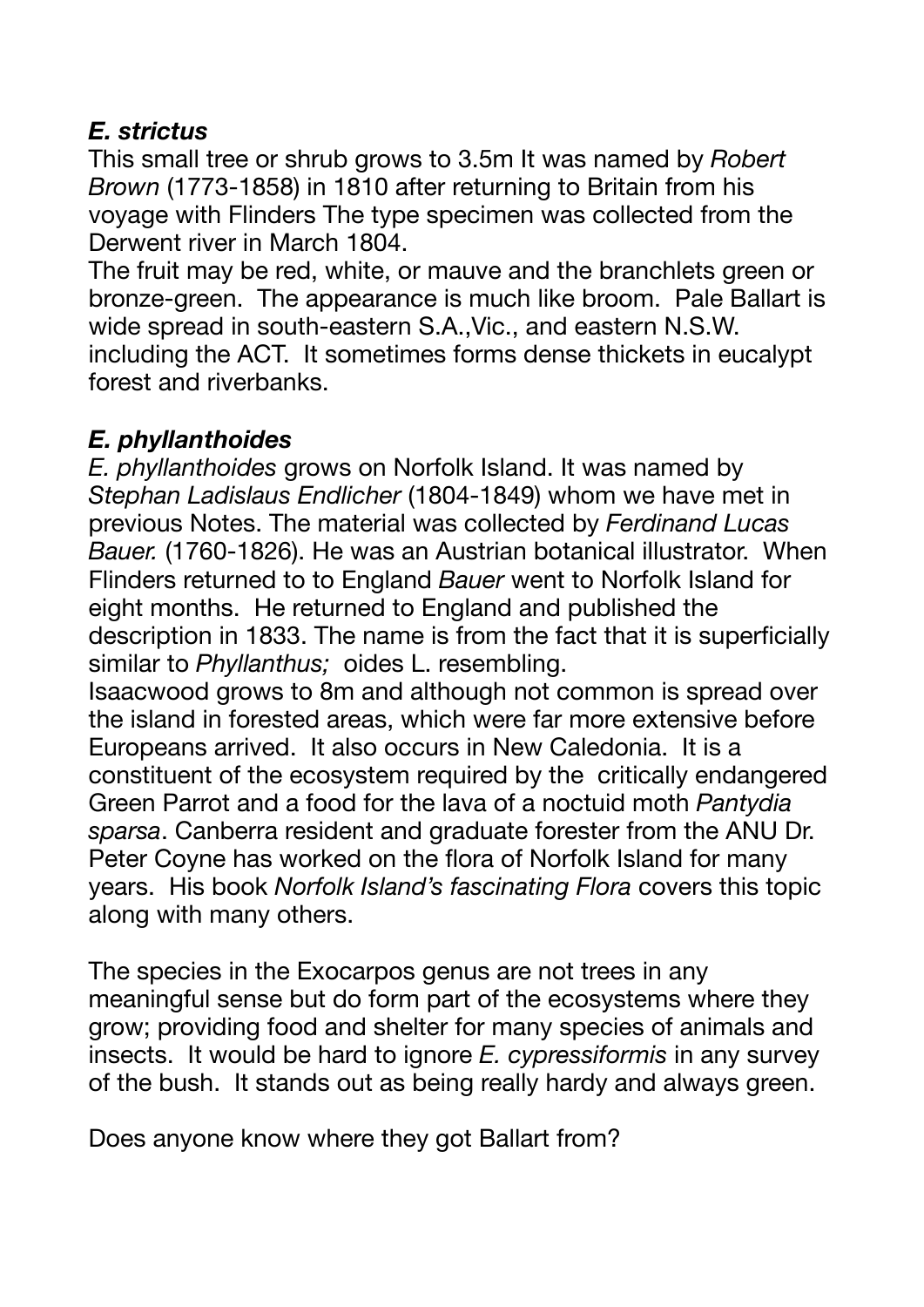They are not easy to grow This from the National Arboretum's David **Shorthouse** 

The *Exocarpos cupressiformis* we have at Forest 20 was given to us by CIT (John Ellis) He had got several grown with his CIT students. It came to us about 18months ago and was growing on a *Eucalyptus.* I think it was either *pulverulenta* or *perriniana*, but this could possibly be confirmed through John Ellis.

Anyhow, in the last few months, the eucalypt part has died and I am thinking the *Exocarpos* has transferred itself to the nearby *E. macrorhyncha,* which I had hoped it would do. Currently we have a tree guard on the plant as it is just the right size for a hare to snip it off!

#### Letter to the Editor

I write this looking out through a beautiful rainy study window at a *Callitris oblonga ssp oblonga* absolutely loving the rain, a very elegant 3.5 m conical tree in Canberra.

I want to add two bits about the uses of *Callitris endlicheri* and *Callitris glaucophylla which were the subject of last weeks note.* 

*C glaucophylla* is such a strong timber that during the rapid expansion of the wine industry 1990 to 2000 much of it was used for vine poles. We used it in my company on a number of our vineyards in the Barossa and Adelaide Hills where we found we got not only termite resistant poles but they were so tough they could be driven into the ground a much more simple process than drilling holes and putting in place. If your readers want to see the essence of 'durability' they should go to the wonderful World Heritage site at Lake Mungo where as well as the Indigenous cultural sites there is a fabulous wool shed almost certainly over 100 years made from, i'm pretty sure, *C endlicheri* and which has been 'twitched' together with bull wire, (very thick fencing wire) no nails used.

Max Bourke

Twitching green poles together is very good way to go as one can tighten them up as the poles shrink. Ed.